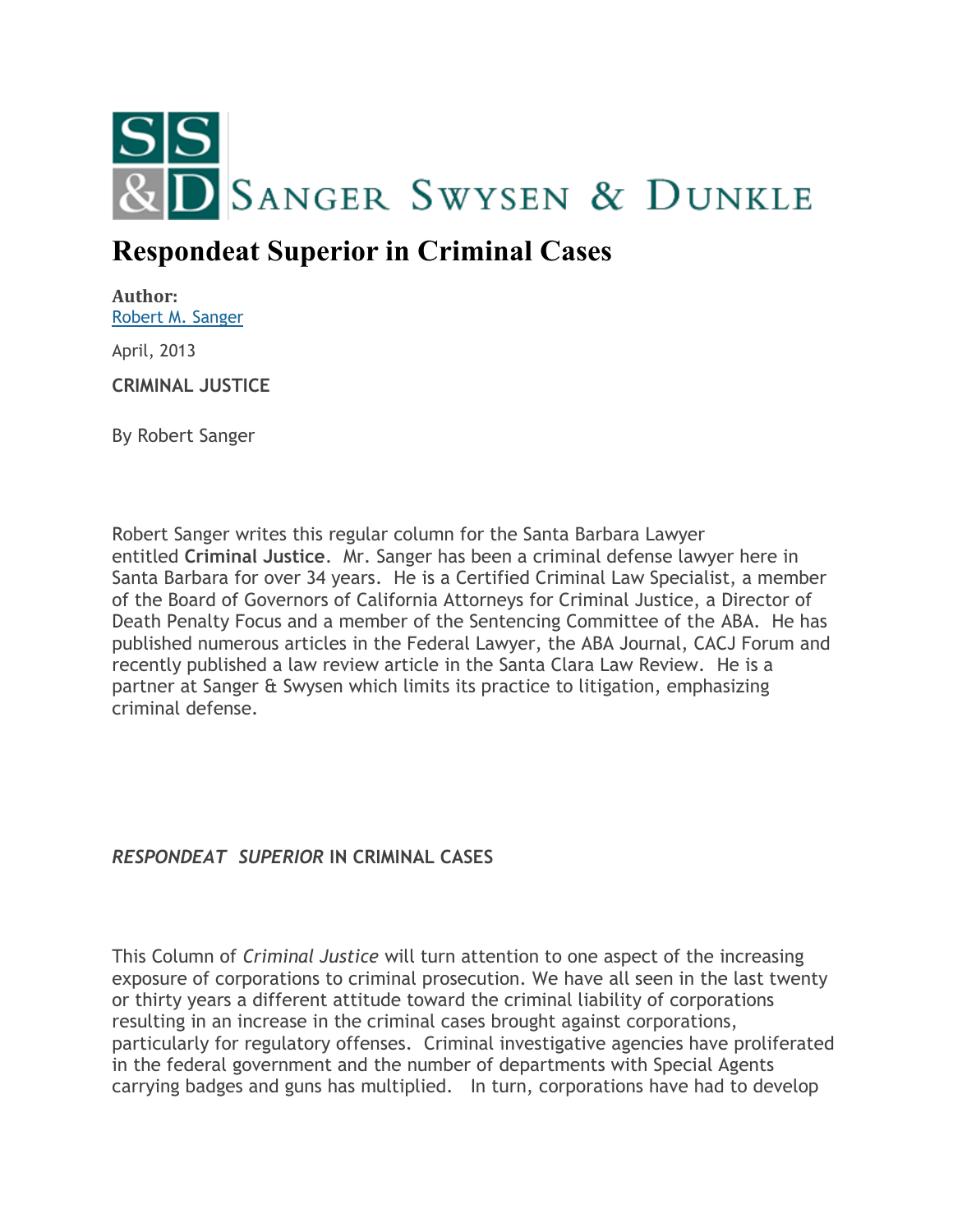criminal defense strategies to avoid prosecution and to immediatley respond if there is a criminal investigation or, ultimately, an indictment.

In this column we will explore the lack of a clear legal standard for criminal liability under *respondeat superior* and the issue as to whether or not such liability is applied too liberally. Are there legal and policy reasons to limit criminal liability to, at least, the standards required for punitive damages in civil cases?

## *CORPORATE LIABILITY UNDER* **RESPONDEAT SUPERIOR**

While there is statutory liability which specifically applies to corporations, a basic premise of corporate liability is *respondeat superior*. Civil lawyers are certainly familiar with the concept as it applies in tort law. In essence, an employer (including a corporate employer[\)](#page-5-0) $\omega$  may be responsible for damages for harm to a plaintiff caused by an employee acting within the scope of her or his employment.

In 1909, the United States Supreme Court held that a corporation could be held criminally liable for the acts of its employees under the traditional civil doctrine of *respondeat superior*. The case did not set forth any standards for this extension of criminal liability. Subsequently, the Supreme Court has not decided any cases which are of great assistance in further delineating these standards in criminal cases.

On the other hand, in civil cases, the Supreme Court and state courts have further refined the doctrine of *respondeat superior*. For instance, a plaintiff cannot recover against the corporation for an employee acting outside the scope of her or his employment. In addition, *respondeat superior* has been held not to extend to certain civil rights violations or sexual harassment claims, including punitive damages. Furthermore, there is some case law limiting corporate liability based on the position of the employee in the corporation for certain acts.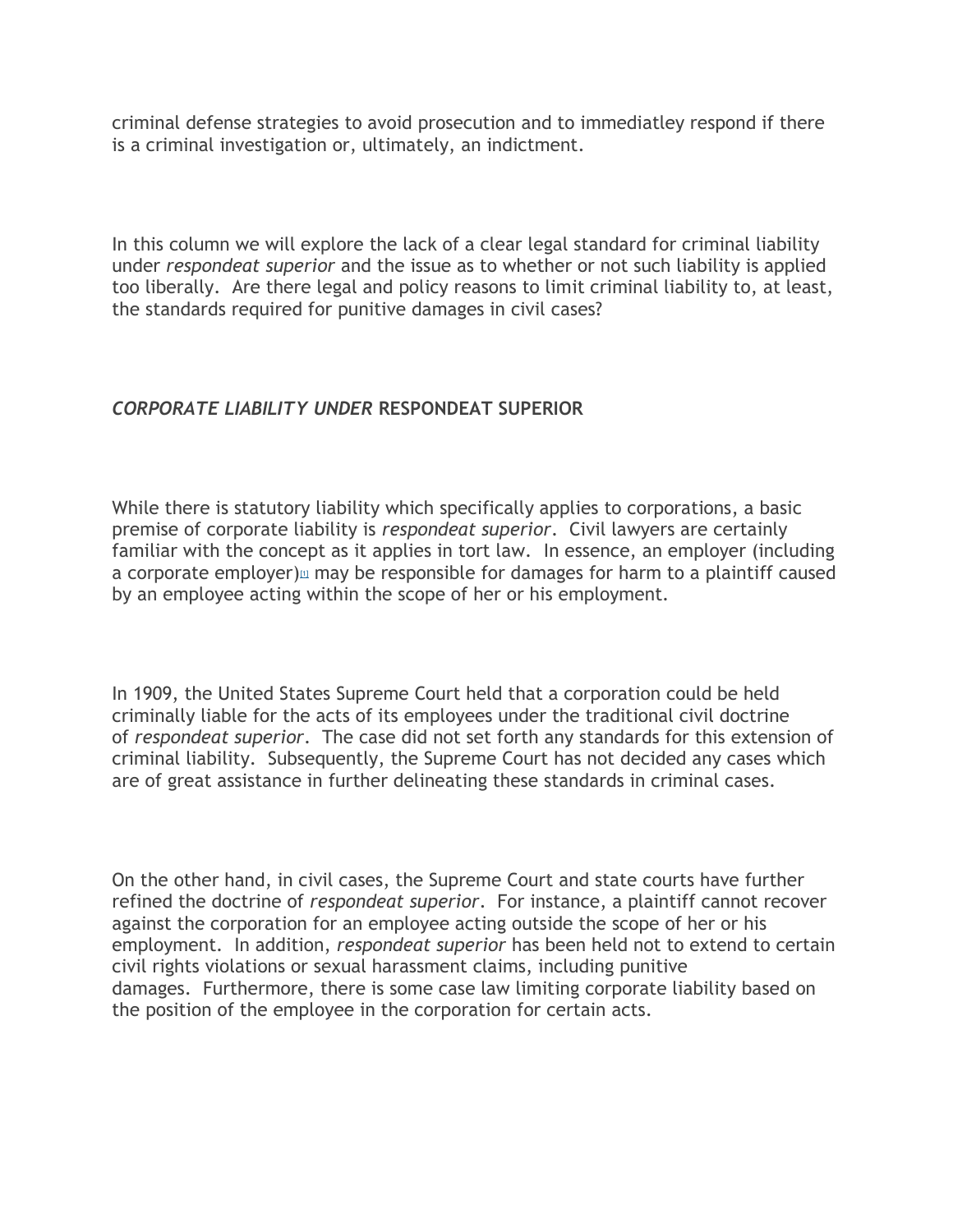Yet, to the contrary, corporate liability for criminal conduct has been expanding. It has become more common for prosecutors to charge or threaten to charge corporations for serious crimes even though they arise out of regulatory matters and previously were handled administratively. For instance, the Environmental Protection Agency has been criticized for prosecuting cases which historically had been handled civilly. Yet, the EPA, itself in a news release states: "The proposed 2009 spending plan proposes the largest enforcement budget ever: an increase of \$9 million for a total budget of \$563 million. This includes the largest criminal enforcement budget ever: an increase of \$2.4 million for a total of \$52 million.["](#page-5-1) $\mathbb{Z}$ 

This budget does not include the costs of the United States Attorney' Office, the federal courts or the services of other agencies associated with criminal prosecutions like U.S. Probation, Pre-Trial Services or U.S. Marshal. While criminal sanctions may be necessary for some kinds of environmental offenses, the question has been raised as to whether or not criminalization (or threatened criminalization) is appropriate for much of what is prosecuted[.](#page-5-2)<sup>[3]</sup>

The effects of criminalizing corporations are even more far reaching and expensive. Corporations of any significance have established relationships with criminal defense counsel and the larger ones have criminal law firms on retainer. Corporate internal investigation have become *de rigueur* to avoid the harsh penalties of the United States Sentencing Guidelines. Of course, corporations which are convicted face fines, disgorgement of profits and terms of probation. They also may face collateral consequences such as being banned and barred from government contracts (state and federal) or consequences with the SEC or other regulatory agencies.

There has also been much to do about the process of deferred prosecutions of corporations. This process has allegedly been used to extort money and concessions from corporations which would not be enforceable in court. Although we will not go into detail here, deferred or non prosecution agreements have involved forcing attorney client privilege waivers, open-ended cooperation agreements and other abuses. For instance, in a recent matter a federal judge found that the prosecutor exceeded his constitutional authority by requiring KMPG to stop paying attorney's fees for their employees in order to obtain a deferred prosecution agreement. $\mathbb{A}$  It is also reported that a major corporation agree to endow a professorship at the AUSA's alma mater in exchange for a deferred prosecution[.](#page-6-1)<sup>[5]</sup>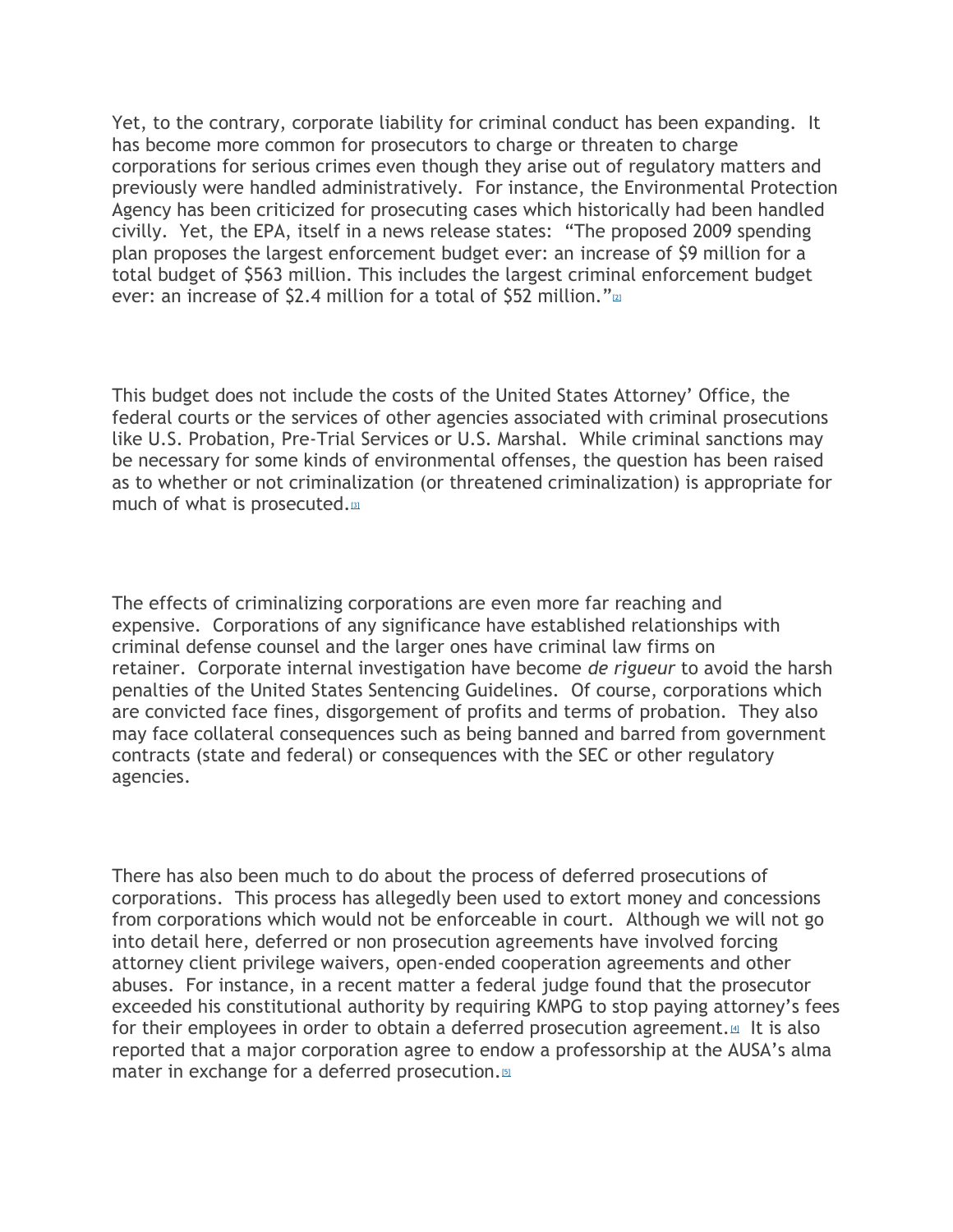Given the seriousness of criminal prosecution or the threat of prosecution to corporations, the liability of corporations should be clearly circumscribed. Yet, as noted above, the courts have not clearly delimited one of the primary principles of liability, *respondeat superior[.](#page-6-2)*[6]

## *THE DOCTRINE OF* **RESPONDEAT SUPERIOR**

Generally, under the United States Code, a corporation is considered a person[.](#page-6-3)[7] Under California criminal statutes, a corporation can be charged and summoned to court.<sup>[\[8\]](#page-6-4)</sup> However, under neither the general principles of either federal or state statue is there an explanation of how criminal liability would be ascribed to the corporation under the *respondeat superior* doctrine. The United States Supreme Court addressed the availability of *respondeat superior* as a theory of corporate liability in the 1909 case of *New York Central & Hudson River Railroad v. United States*.[\[9\]](#page-6-5) But that case, again, indicated that *respondeat superior* may be applied in criminal cases but it did not define under what circumstances.

The federal courts generally impose criminal liability on corporations whose employees commit a crime, within the scope of their employment for the benefit of the corporation. This broad instruction does not take into account the level or stature of the employee or any connection that employee has with management. Section 2.01 of The Model Penal Code suggests some limitation by providing that a corporation is criminally liable for conduct that was "authorized, requested, commanded, performed or recklessly tolerated by the board of directors or by a high managerial agent acting in behalf of the corporation with in the scope of his office or employment." A high managerial agent is anyone "having duties of such responsibility that [their] conduct may fairly be assumed to represent the policy of the corporation or association."

One could argue that the requirement that the employee was acting within the scope of employment would limit liability if corporation's management could show that the employee was violating company policy by engaging in such conduct. A rogue employee would not qualify under the Model Penal Code definition and, arguably, not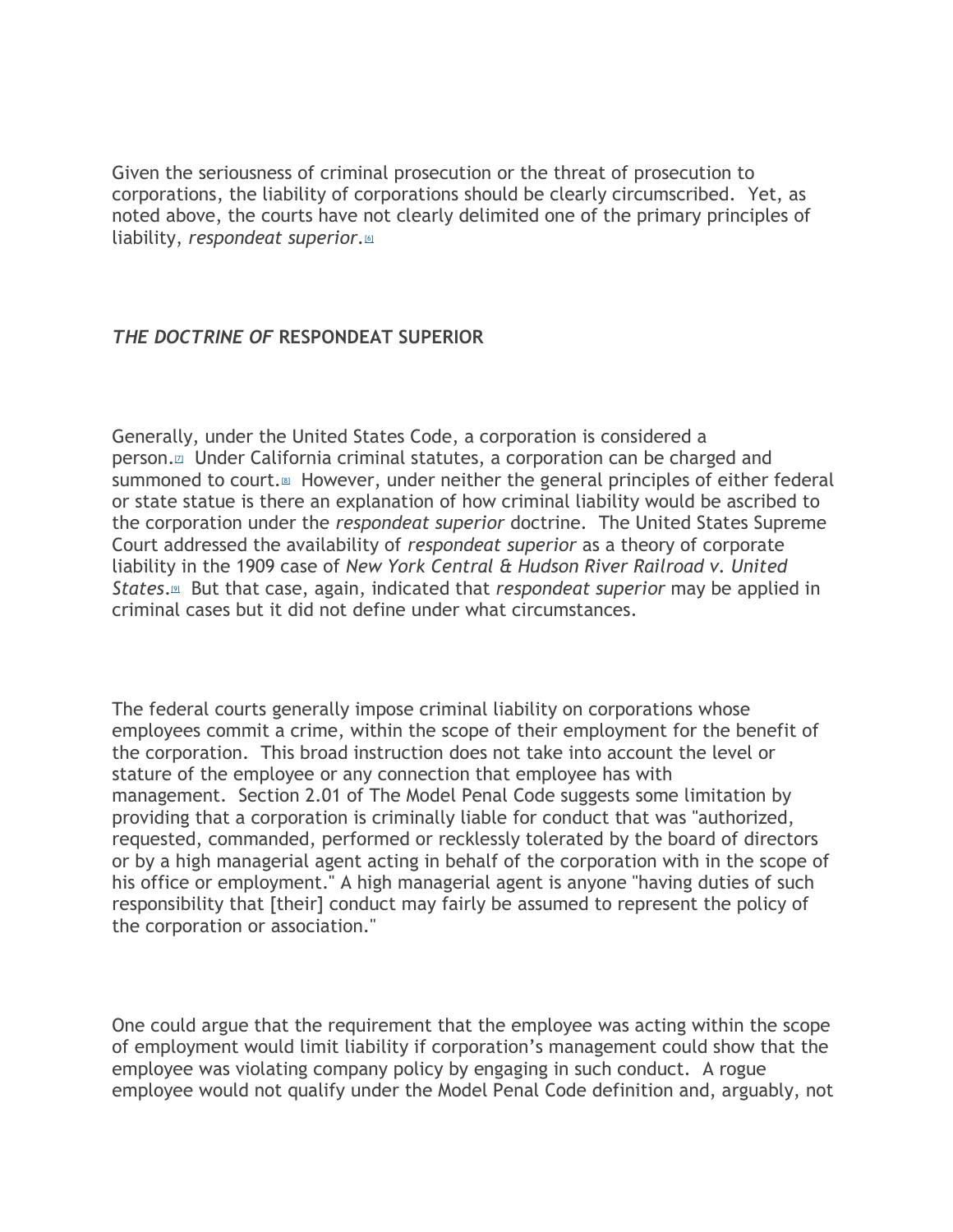under the current federal standard because his illegal conduct was not within the scope of the corporate policy surrounding his employment. Nevertheless, the Ninth Circuit has held that *respondeat superior* may apply even in those circumstances where the relatively low level manager had the apparent authority to speak for the corporation and even where the corporation did not endorse the conduct and demonstrated it was not in its interest.<sup>[\[10\]](#page-6-6)</sup> So, criminal corporate liability remains fairly wide open.

Yet, in the civil context, *respondeat superior* is limited in ways that it is not in criminal. For instance, in police misconduct cases under 42 U.S.C. Section 1983, ordinary *respondeat superior* liability is not available against the employer of the officer who violated the constitutional rights of the civil plaintiff. $m$  Instead, the plaintiff may only recover damages against the employer (a *Monell* claim) if s/he can show that the action by the officer was following a formal policy or standard operating procedure or that someone with final policymaking authority had a policy of inaction that amounted to a knowing failure to protect constitutional rights and allow the conduct.

Also, in sexual harassment cases, under Title VII of the Civil Rights Act, $1/22$  the United States Supreme Court limited vicarious corporate liability to acts of supervisors and then held that it would be an affirmative defense if the corporation had reasonable polices to deter offensive conduct and that the plaintiff did not pursue the employer's private remedies.[\[13\]](#page-6-9) The Supreme Court has also held that an employer cannot be held liable for punitive damages even if the employee is a manager as long as the employer otherwise made good faith efforts to comply with Title VII.<sup>[\[14\]](#page-6-10)</sup>

It is hard to understand why corporate criminal liability should be imposed under a broader definition of *respondeat superior* when the Court seems to recognize that it would be unfair to hold police agencies responsible for excessive force or other illegal acts of its agents absent a separate showing of wrongdoing on the part of the entity. *Monell* claims do not represent a modification of *respondeat superior* but are a separate cause of action. Similarly, there are corporate affirmative defenses and a prohibition of punitive damages against corporations in Title VII actions. Yet, in criminal cases, a corporation can be convicted if the employee was merely acting within the scope of his employment for the benefit of the corporation.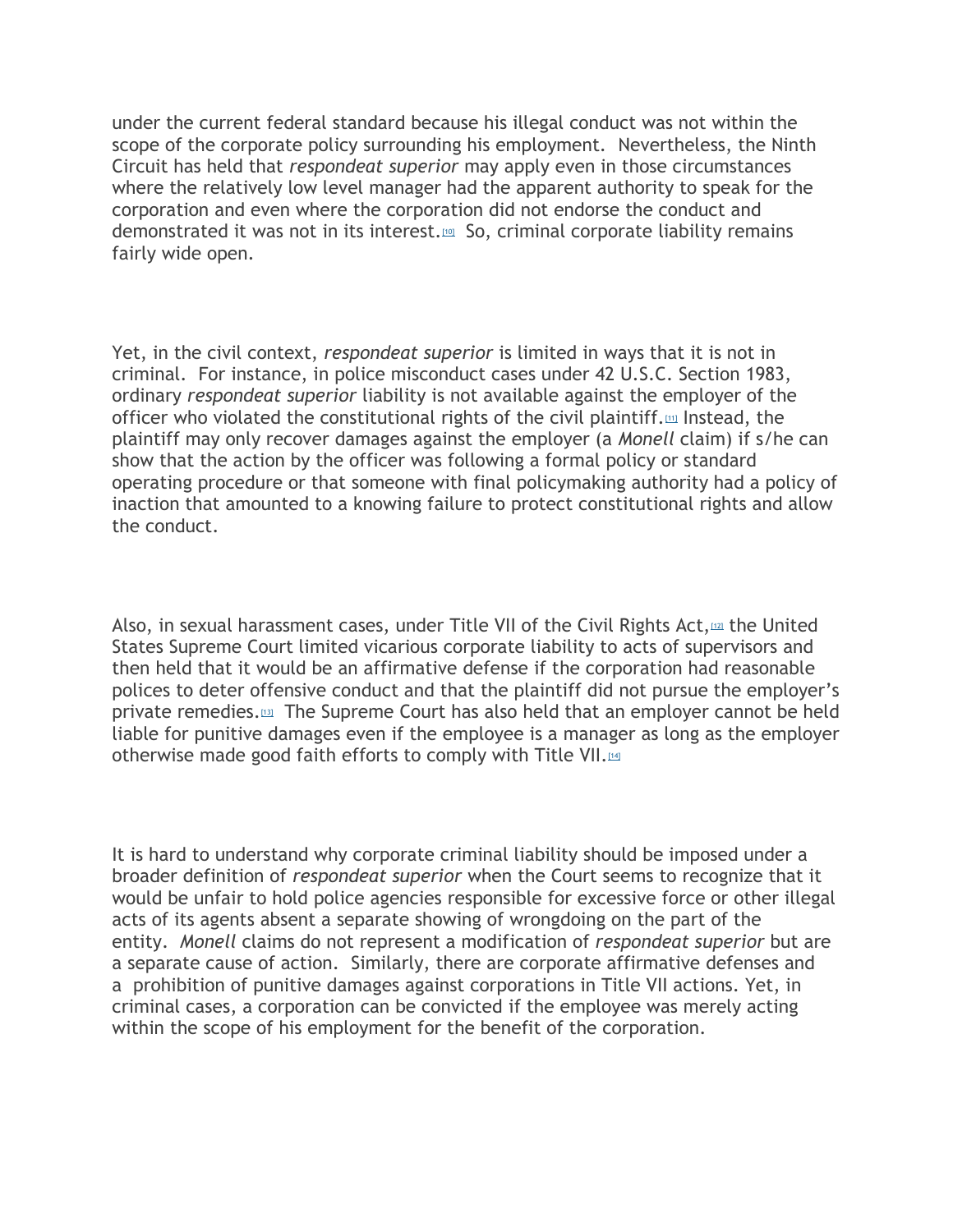## *CONCLUSION*

The issue of the extent of corporate liability for the criminal acts of its employees is probably going to make its way to the United States Supreme Court. The disparity of treatment between civil and criminal cases sets the stage. However, there is probably a need to rethink the issue on policy lines. We do not want corporations to run amok and violate the law and, yet, it does not seems right to criminally punish corporations for the criminal acts of rogue employees when the corporation itself is acting in good faith. As in any other area of criminal law, there must be a balance in which fairness is given an advantage over punitive enforcement. We have probably gone so far that even an adjustment of *respondeat superior* will not reduce the cost of compliance and prevention programs or the need for all corporations to be prepared to defend against potential criminal investigations, actual criminal investigations and even indictment. But such an adjustment may make the system more fair and avoid the abuses of prosecution or deferred prosecution in cases where criminal liability has no real place or purpose.

We will see if the Supreme Court takes this on.

<span id="page-5-1"></span>[2]*EPA Press Release* February 4, 2008, at [http://yosemite.epa.gov/opa/admpress.nsf/9335cfcd942ef57f852573590040443...](http://yosemite.epa.gov/opa/admpress.nsf/9335cfcd942ef57f8525735900404439/919c10643ca8de5d852573e5006876e6!OpenDocument)

<span id="page-5-2"></span>[3]See, e.g., "EPA Enforcement Polices," Chapter 2 of *Federal Erosion of Business Civil Liberties*, Washington Legal Foundation (2008). On the other hand, officials within the Department of Justice, have complained that the Bush Administration has been retraining them from pursuing corporations, particularly big corporations, as aggressively as they would like. (Based on a personal interview by the author).

<span id="page-5-0"></span><sup>[1]</sup>We will discuss corporate liability but much of the discussion would apply to other forms of business ownership.